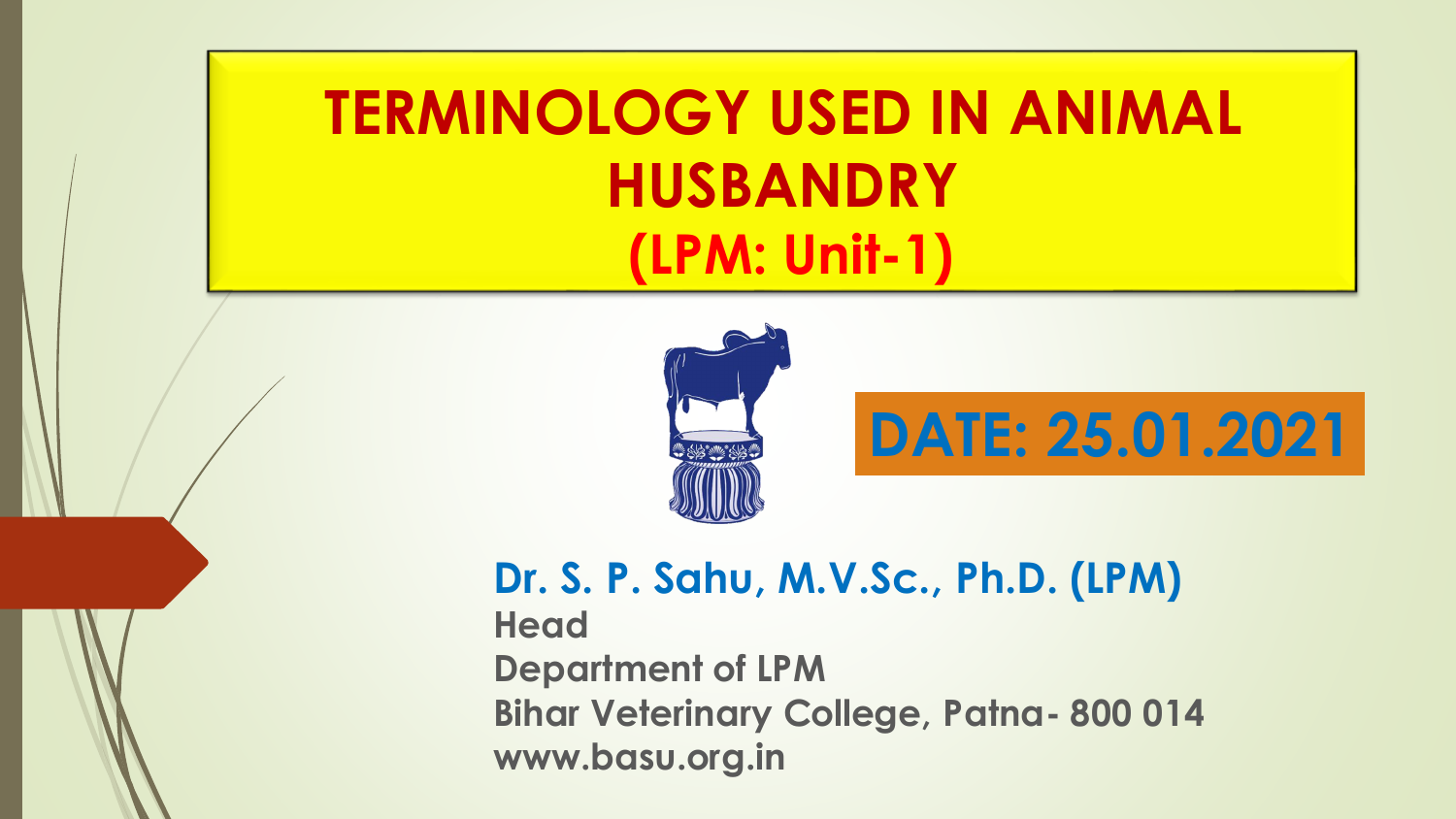### **INTRODUCTION**

**Name of course:** Livestock Production Management

#### **Credit hours:** 4+2

| Unit                                     | <b>Title of Unit</b>                                                                  | <b>Name of Instructors</b>          |  |  |
|------------------------------------------|---------------------------------------------------------------------------------------|-------------------------------------|--|--|
| Unit-1                                   | <b>General Livestock Management</b><br>(February-April, 2021)                         | Dr. S. P. Sahu                      |  |  |
| Unit-2                                   | <b>Fodder Production and Conservation</b><br>(February-April, 2021)                   | Dr. Sanjay Kumar                    |  |  |
| Unit-3                                   | <b>Livestock Production Management-</b><br><b>Ruminants</b><br>(February-April, 2021) | Dr. A. Kishor<br>Dr. R. R. K. Sinha |  |  |
| FIRST INTERNAL ASSESSMENT: 13-26.04.2021 |                                                                                       |                                     |  |  |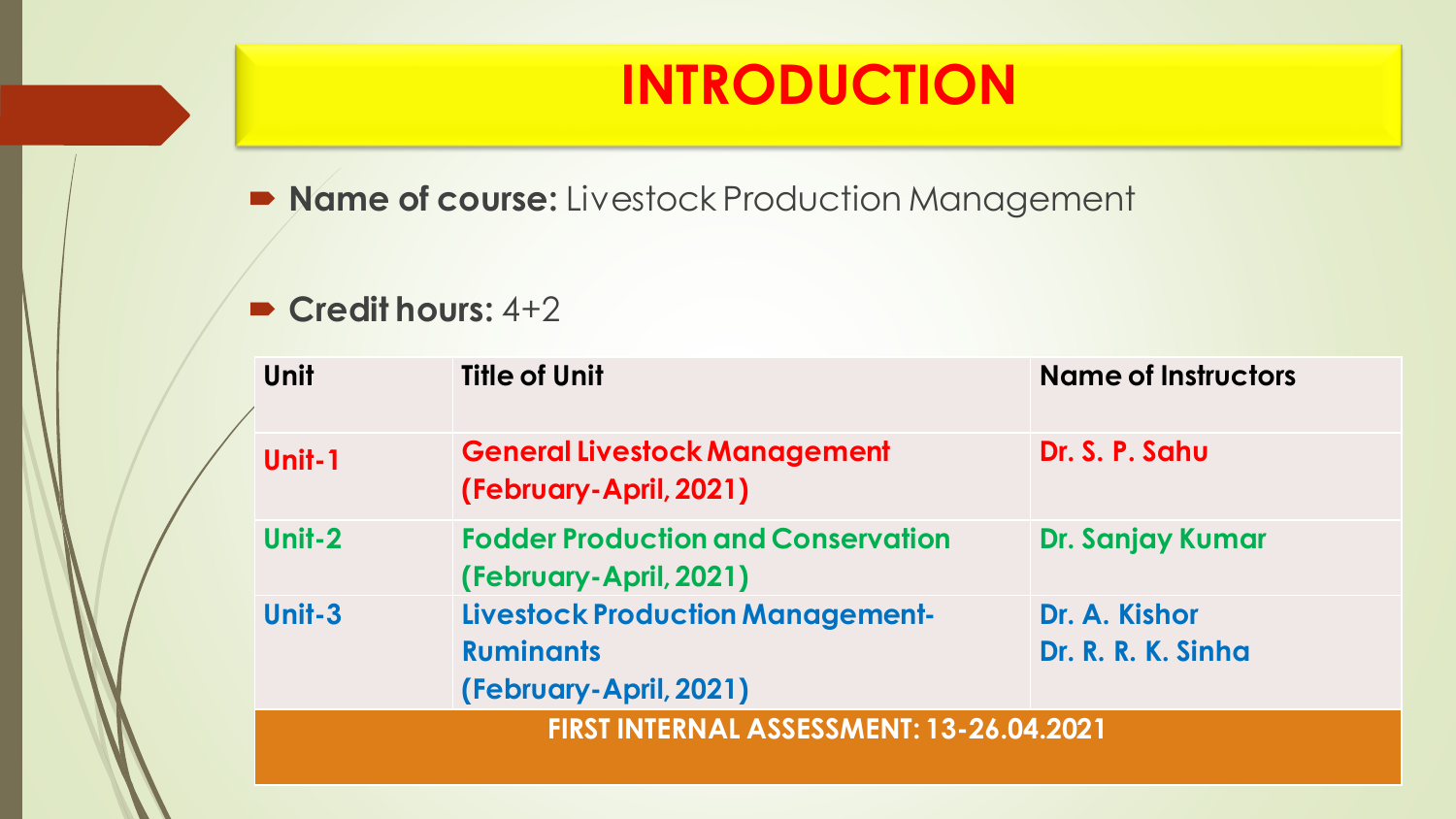|  | Unit-4                                    | <b>Zoo Animals Production Management</b><br>(May-July, 2021)                                                      | Dr. R. R. K. Sinha<br>Dr. S. P. Sahu |  |  |
|--|-------------------------------------------|-------------------------------------------------------------------------------------------------------------------|--------------------------------------|--|--|
|  | Unit-5                                    | <b>Animal Welfare</b><br>(May-July, 2021) NO PRACTICAL                                                            | Dr. Sanjay Kumar                     |  |  |
|  | Unit-6                                    | <b>Poultry Production Management</b><br>(May- July, 2021)                                                         | Dr. S. P. Sahu                       |  |  |
|  | SECOND INTERNAL ASSESSMENT: 05-19.07.2021 |                                                                                                                   |                                      |  |  |
|  | Unit-7                                    | Diversified Poultry Production and Hatchery Dr. R. K. Nirala<br><b>Management (July-October, 2021)</b>            |                                      |  |  |
|  | Unit-8                                    | <b>Laboratory or Rabbit or Pet Animal</b><br><b>Production Management (July-October,</b><br>2021)                 | Dr. A. Kishor                        |  |  |
|  | Unit-9                                    | Swine or Equine or Camel, Yak and Mithun Dr. R. K. Nirala<br><b>Production Management</b><br>(July-October, 2021) |                                      |  |  |
|  |                                           | THIRD INTERNAL ASSESSMENT: 01-11.10.2021                                                                          |                                      |  |  |
|  | <b>End of Instruction: 06.11.2021</b>     |                                                                                                                   |                                      |  |  |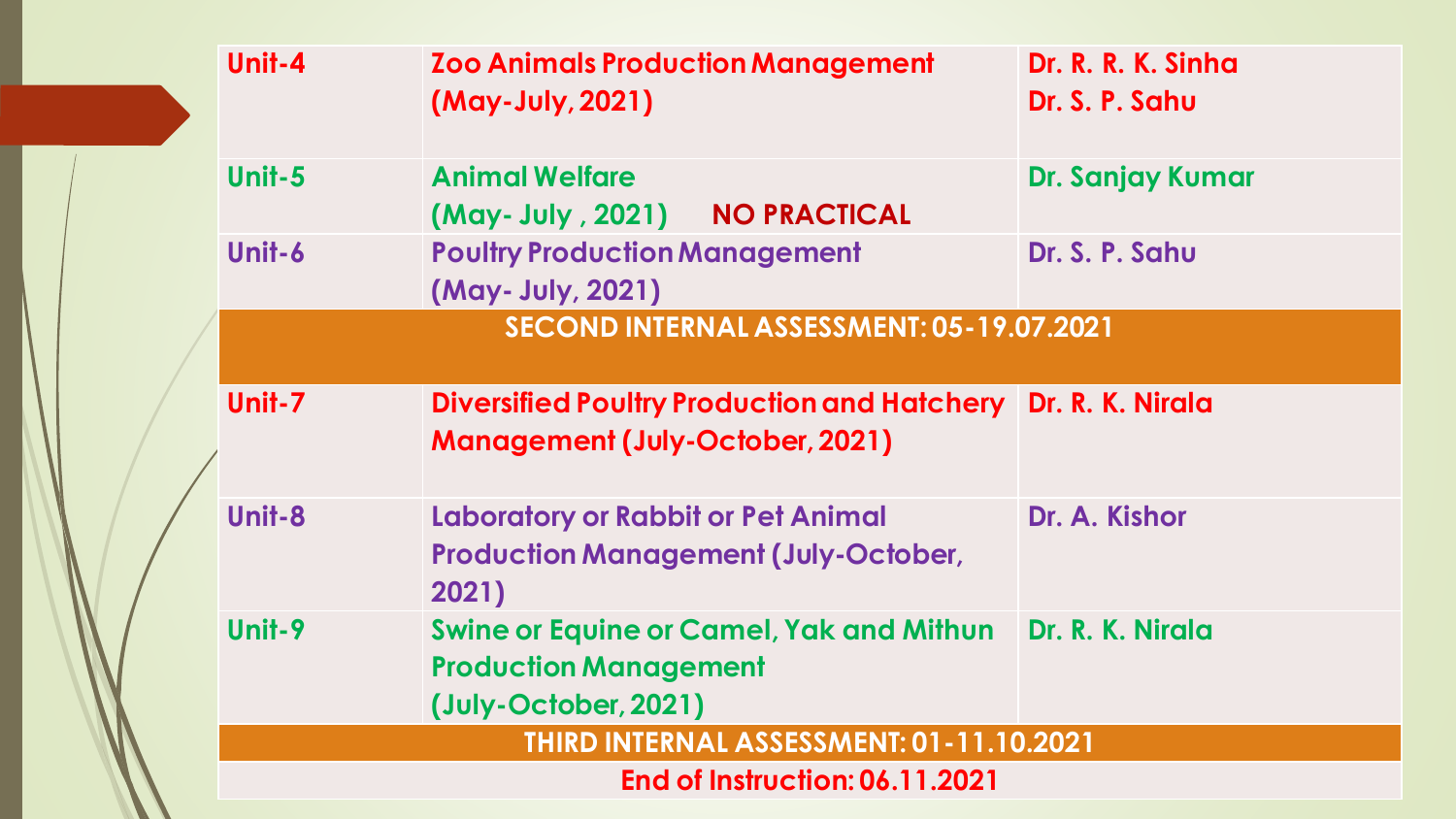| <b>Examination</b>                                                              | <b>Marks</b> | Weightage |
|---------------------------------------------------------------------------------|--------------|-----------|
| <b>First Internal Assessment</b>                                                | 40           | 10        |
| <b>Second Internal Assessment</b>                                               | 40           | 10        |
| <b>Third Internal Assessment</b>                                                | 40           | 10        |
| <b>Annual Examination External (Theory)</b><br><b>Paper-I (Unit-1 to 5)</b>     | 100          | 20        |
| <b>Annual Examination External (Theory)</b><br><b>Paper-II (Unit-6 to 9)</b>    | 100          | 20        |
| <b>Annual examination Internal (Practical)</b><br><b>Paper-I (Unit-1 to 4)</b>  | 60           | 20        |
| <b>Annual examination Internal (Practical)</b><br><b>Paper-II (Unit-6 to 9)</b> | 60           | 20        |
| <b>Total</b>                                                                    | 440          | 100       |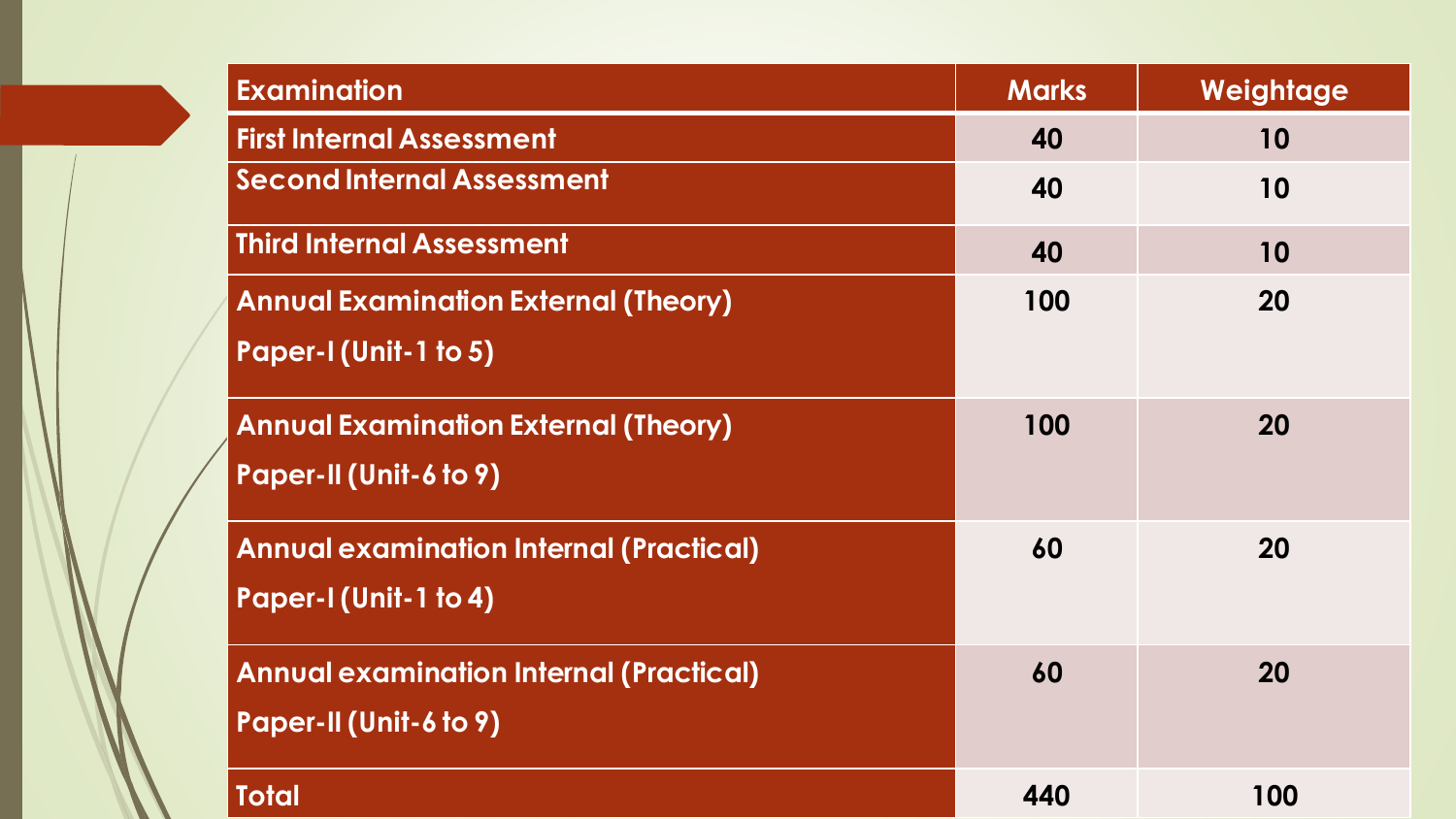### **TERMINOLOGY USED IN ANIMAL HUSBANDRY**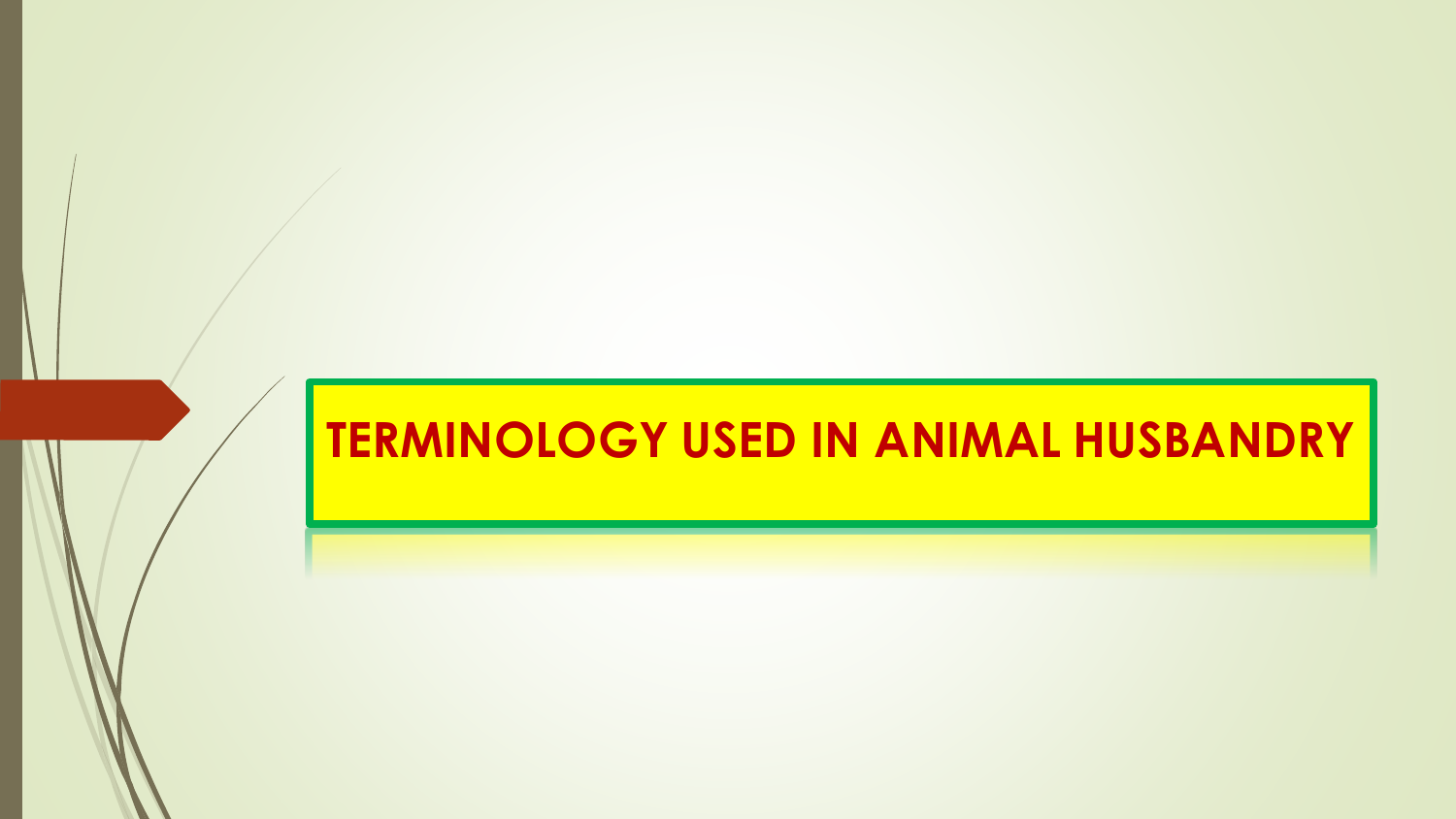### **CATTLE**

**Bovine: Pertaining to cattle.** 

**Cow:** Adult female cattle that has calved atleastonce.

 **Bull:** Uncastrated adult male of bovine family usually intended for breeding purposes.

**Stray Bull:** Whose ancestral record is not found.

**Pedigree Bull:** Whose ancestral record is found.

**Brahmin Bull:** Whose are left in the name of dead person.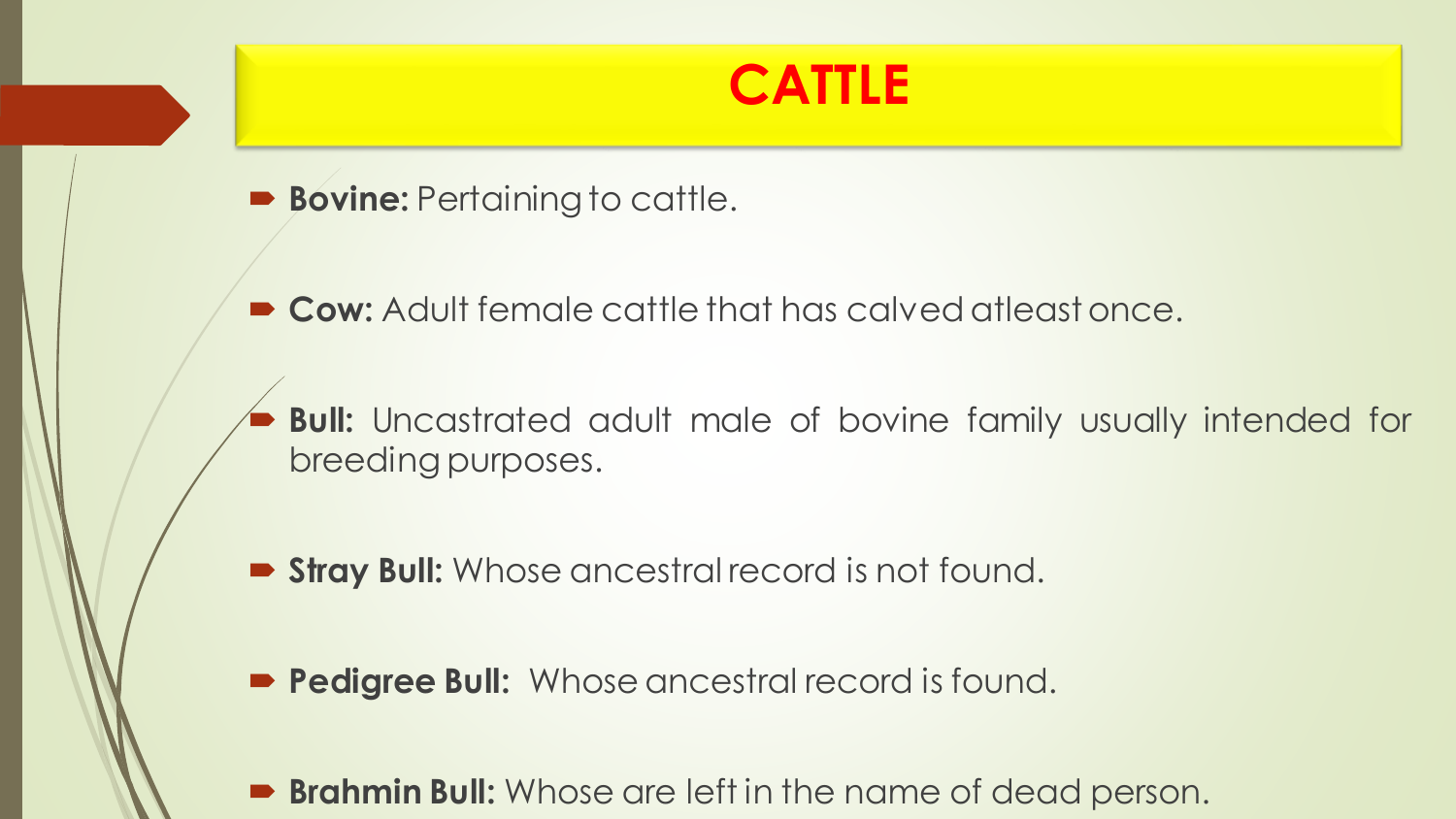**Bullock:** Adult male bovine castrated after development of secondary sexual characteristics.

**Steer:** Young castrated male cattle which are castrated before sexual maturity (2-4 months).

**Calving:** The act of parturition in cattle.

**Calf:** Young beef/dairy animal either male or female usually of less than one year of age.

 **Heifer:** Female cattle that has not had calved yet. (Usually less than 18-24 months of age).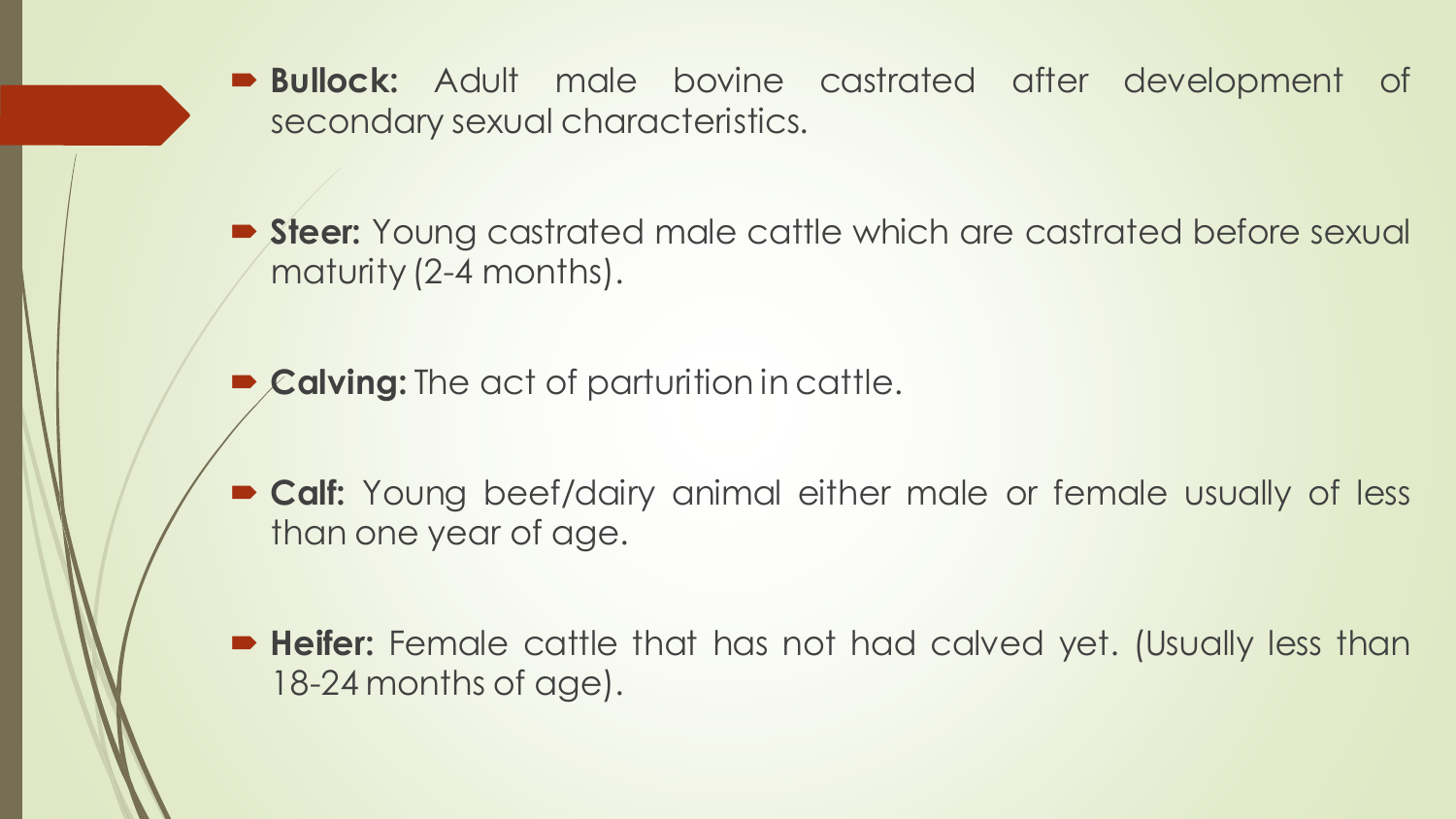- **Stud:** Adult male used for breeding purpose.
- **Cryptorchid:** Male animal with only one functional/descended testicle.
- **Freemartin:** Female born twin to a bull calf, usually sterile.
- **Springer:** A female bovine showing signs of advanced pregnancy.
- **Bob Veal:** Slaughter calves under 3 weeks of age.
- **Veal Calves:** Calves fed for early slaughter, usually less than 3 months old.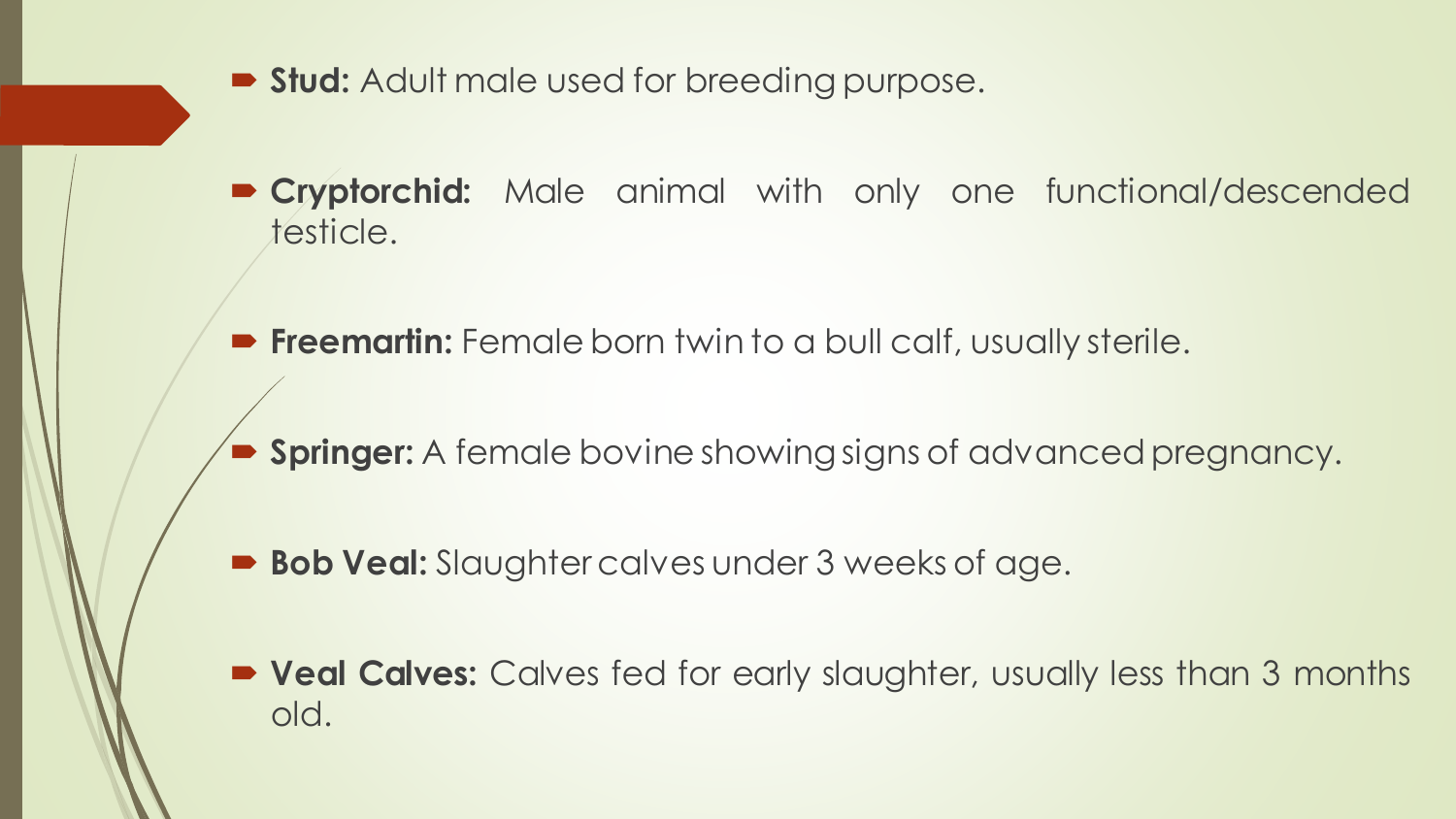- **Paddocks:** An enclosed areas of land which are used for grazing and exercising.
- **Pasture:** A land with grasses and other vegetative covers used for grazing of livestock.
- **Breed:** A stock of animals within a species having a distinctive appearance and typically having been developed by deliberate selection.
- **Dam:** A female parent.
- **Sire:** A male parent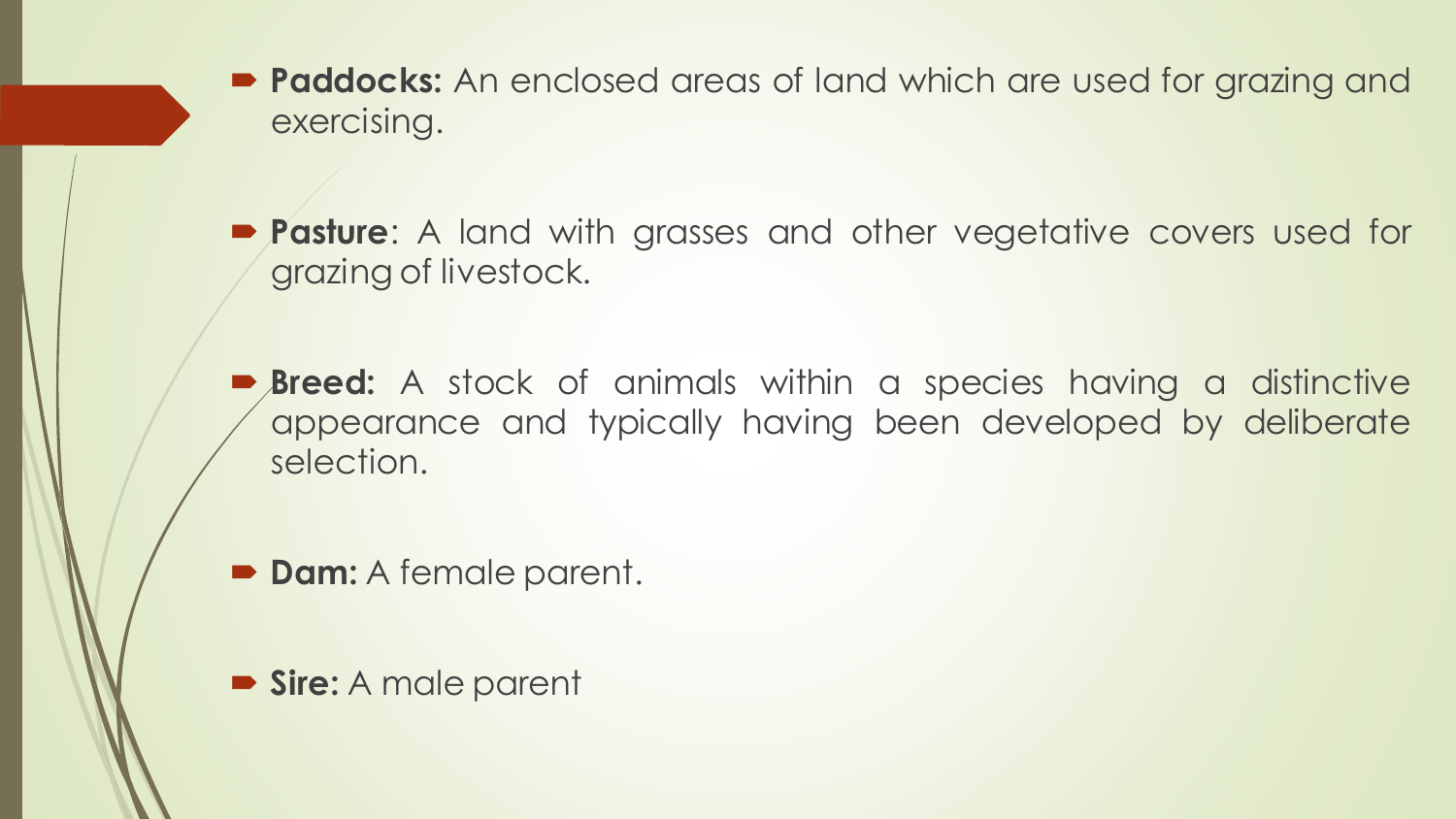**Serving:** Act of mating in bovine.

**Herd:** A group of a single species of cattle.

- **Beef:** Meat of cattle.
- **Veal:** Meat of young calf of cattle.
- **Cara beef:** Meat of buffaloes.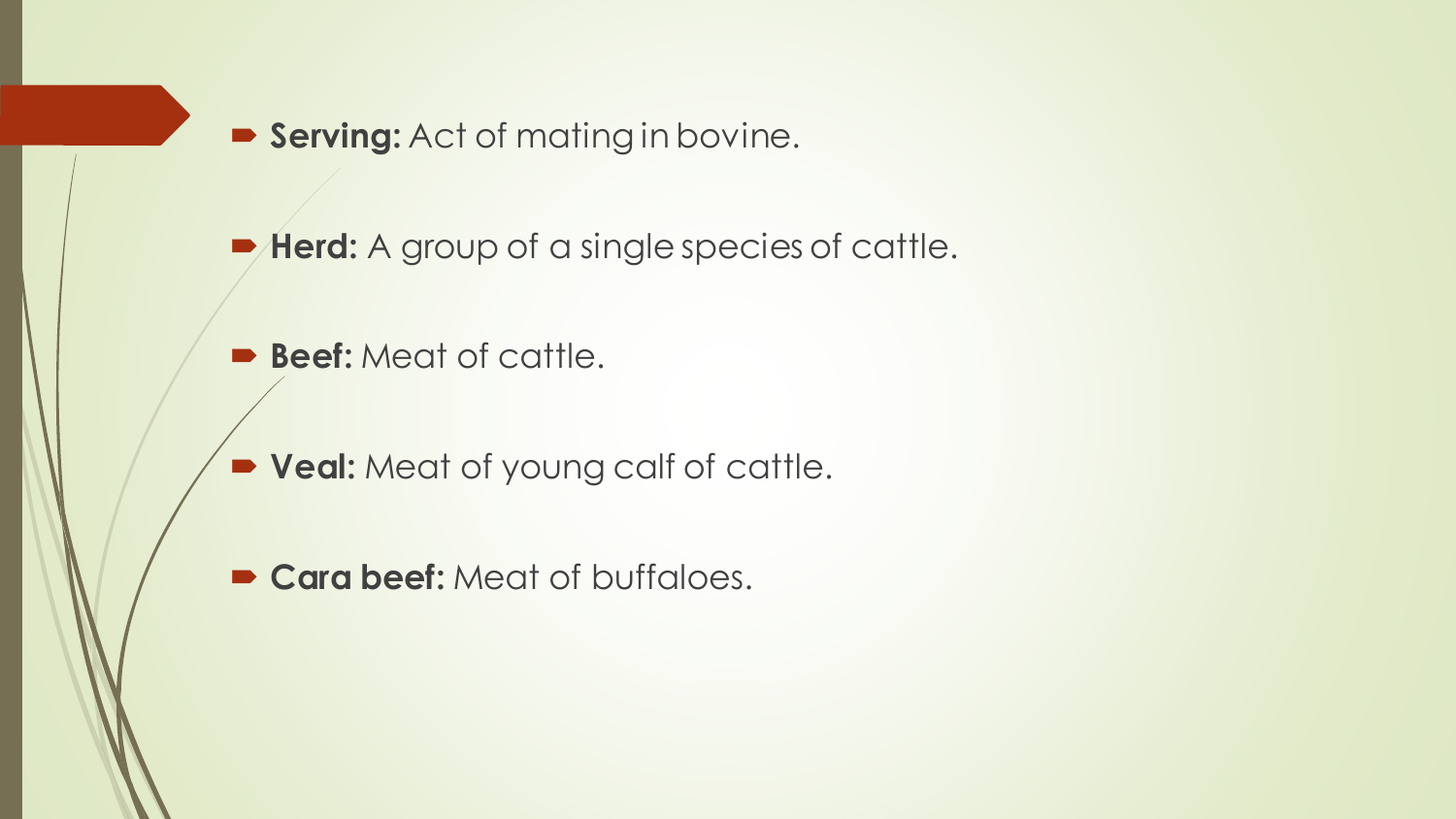#### **SHEEP**

- **P** Ovine: Pertaining to sheep
- **Ram/Tup:** Uncastrated male sheep.
	- **Ewe:** Female sheep.
- **Lamb: Young sheep.**
- **Ewe Lamb:** Female sheep less than 12 months old.
- **Ram Lamb:** Male sheep less than 12 months old.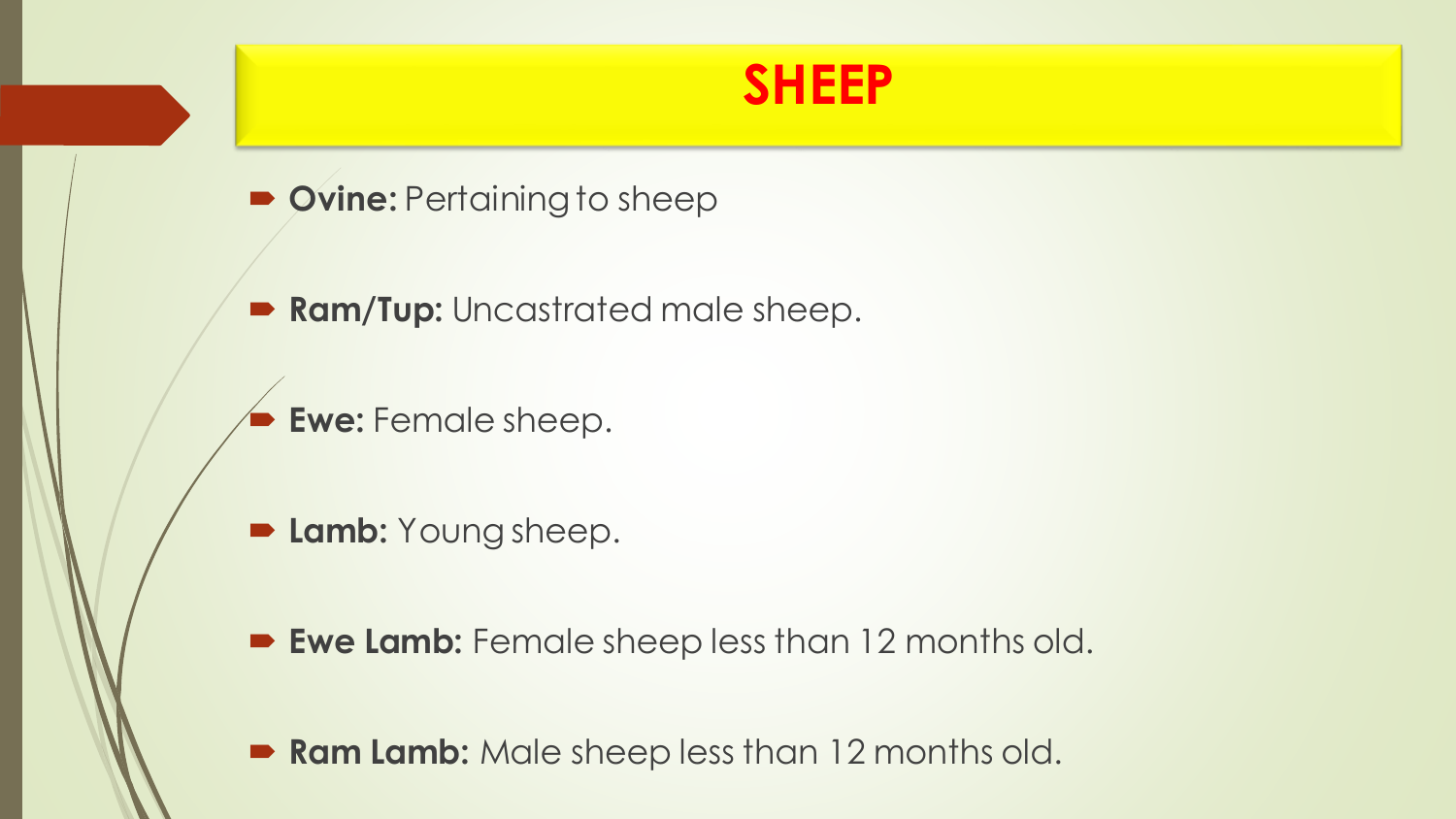

- **Lambing:** Act of parturition in sheep.
- **Wether/Wedder:** Castrated male sheep.
	- **Cosset**  lamb raised without help of its mother.
- **Flock:** A group of sheep.
- **Fupping:** Act of mating in ewes.
- **Mutton: Meat of sheep.**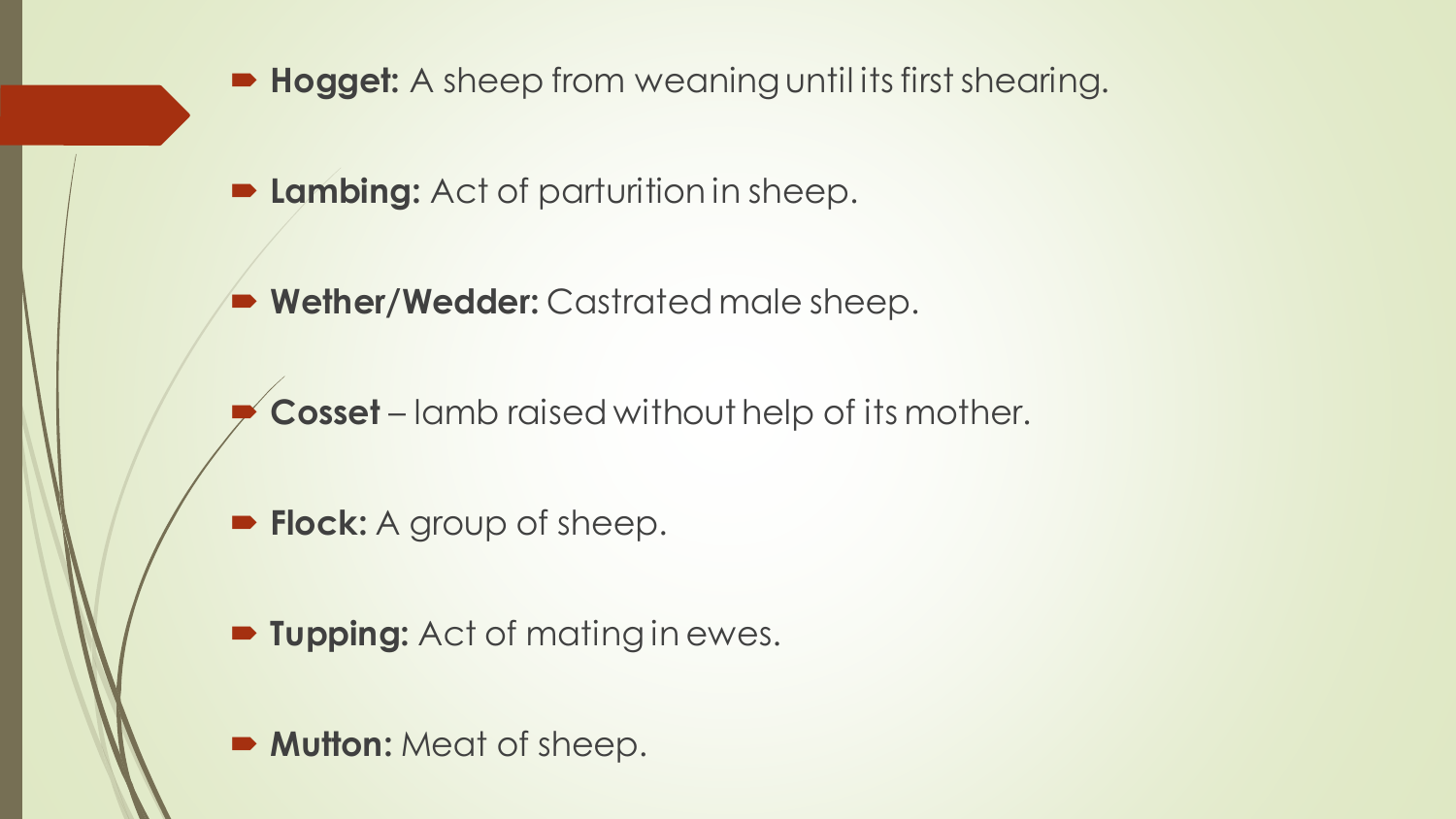#### **GOATS**

- **Caprine: Pertaining to goats.**
- **Buck/Billy:** Uncastrated sexually mature male goat.
- **Doe/Nanny: Mature female goat.**
- **Kid:** Young goat.
- **Kidding:** Act of parturition in goats.
- **Wether:** Castrated male goat.
- **Chevon:** Meat of goats.
- **Serving:** Act of mating in caprine.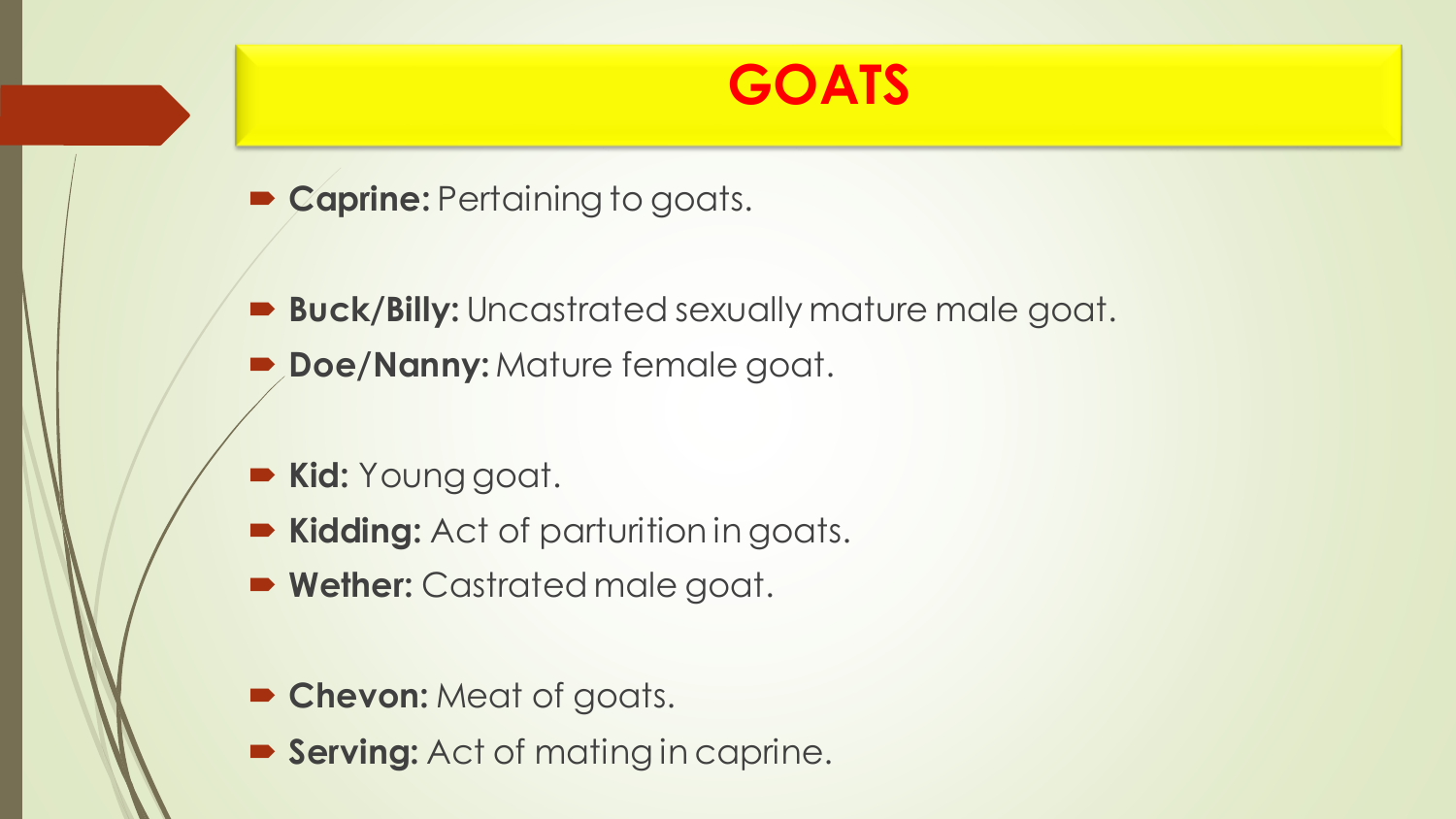### **SWINE**

- **Porcine: Pertaining to swine**
- **Sow:** A mature female swine which has already produced a litter of piglets.
- **Boar:** Uncastrated adult male swine.
- **Barrow:** Castrated male swine.
- **Farrowing:** Act of parturition in swine.
- **Gilt:** Female swine that has yet to farrow.
- **Piglet: Young swine.**
- **Rooting:** The act of a pig burrowing its nose into the ground in order to access vitamins and mineralsin the soil and eat small insects.
- **Pork:** Meat of pigs.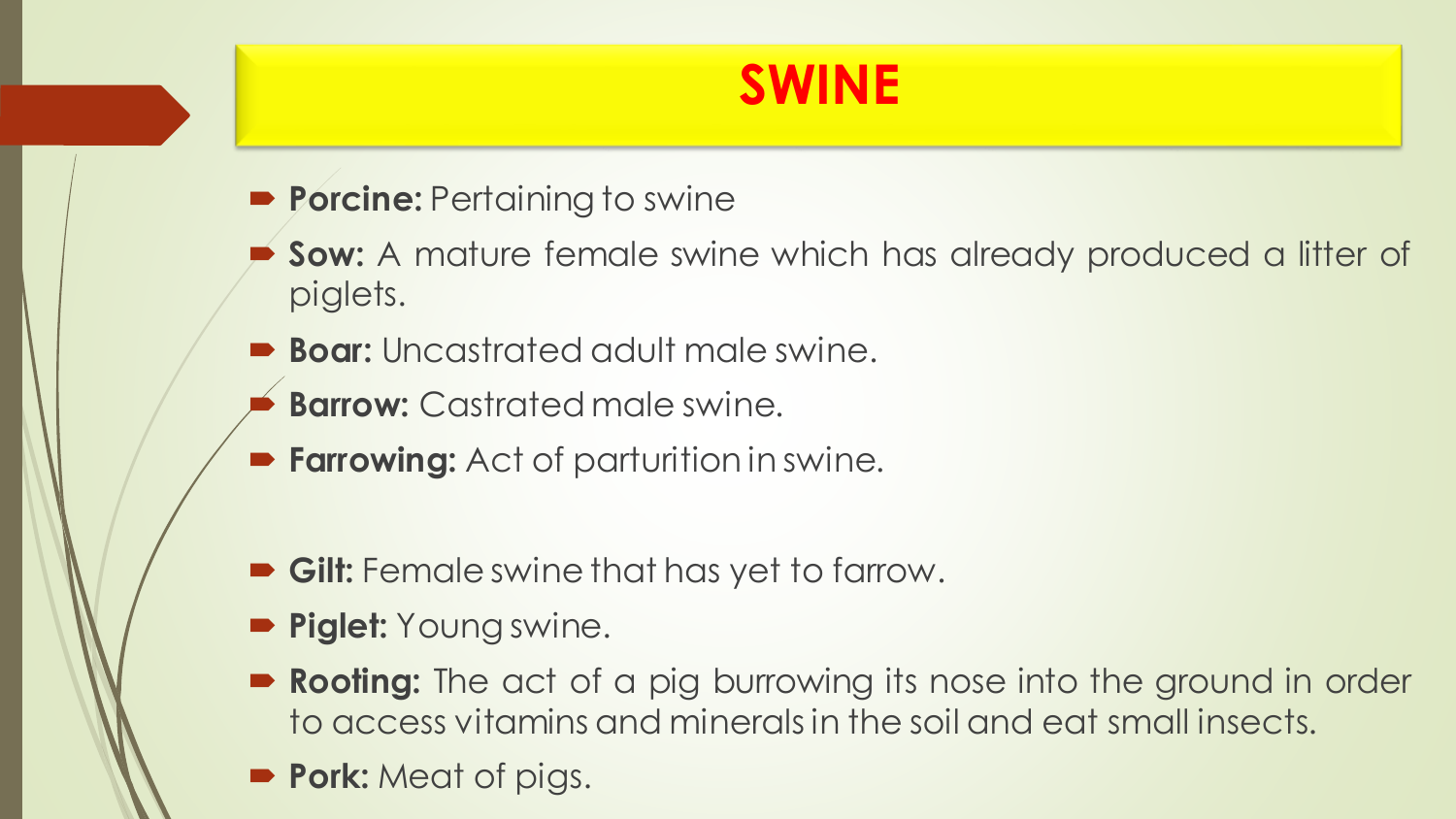#### **HORSES**

- **Equine: Pertaining to horses**
- **Mare:** Female horse over two years of age.
- **Stallion:** Adult male horse over two years of age.
- **Stud:** A stallion that is used for specially breeding purpose only.
- **Foal: Young horse.**
- **Foaling:** Act of parturition in horses.
- **Colt:** A young male horse or pony, generally under 3 years of age.
- **Filly:** Female horse less than two years of age that has not had a foal.
- **Gelding: Castrated male horse.**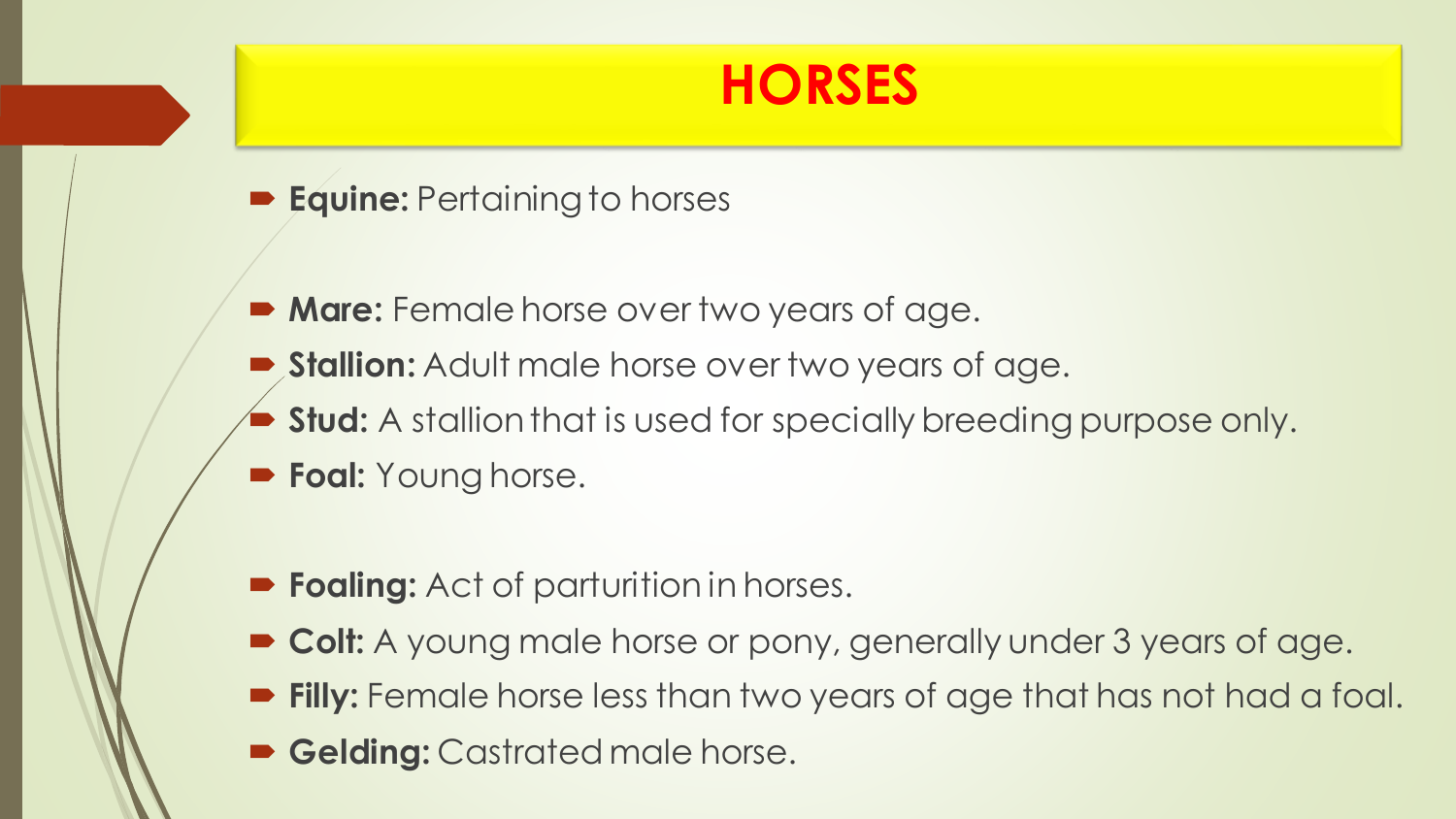- **Jack:** A male uncastrated donkey.
- **D Jenny:** A female donkey, also called Jennet
- **Matron:** A mare that has produced a foal.
- **Mule:** Offspring of a mare and a male donkey.
- **Hinny:** Offspring of a stallion and a female donkey.
	- **Pony:** A small type horse, under 14.2 hands (about 57 inches) at the withers.
- **Light Horse:** Horse normally 14.2 and 17.0 hands high, used for riding/racing/showing.
- **Draft Horses** Horse normally over 16.0 hands at withers, used for work.
- **Hand** Equal to a measurement of 4 inches.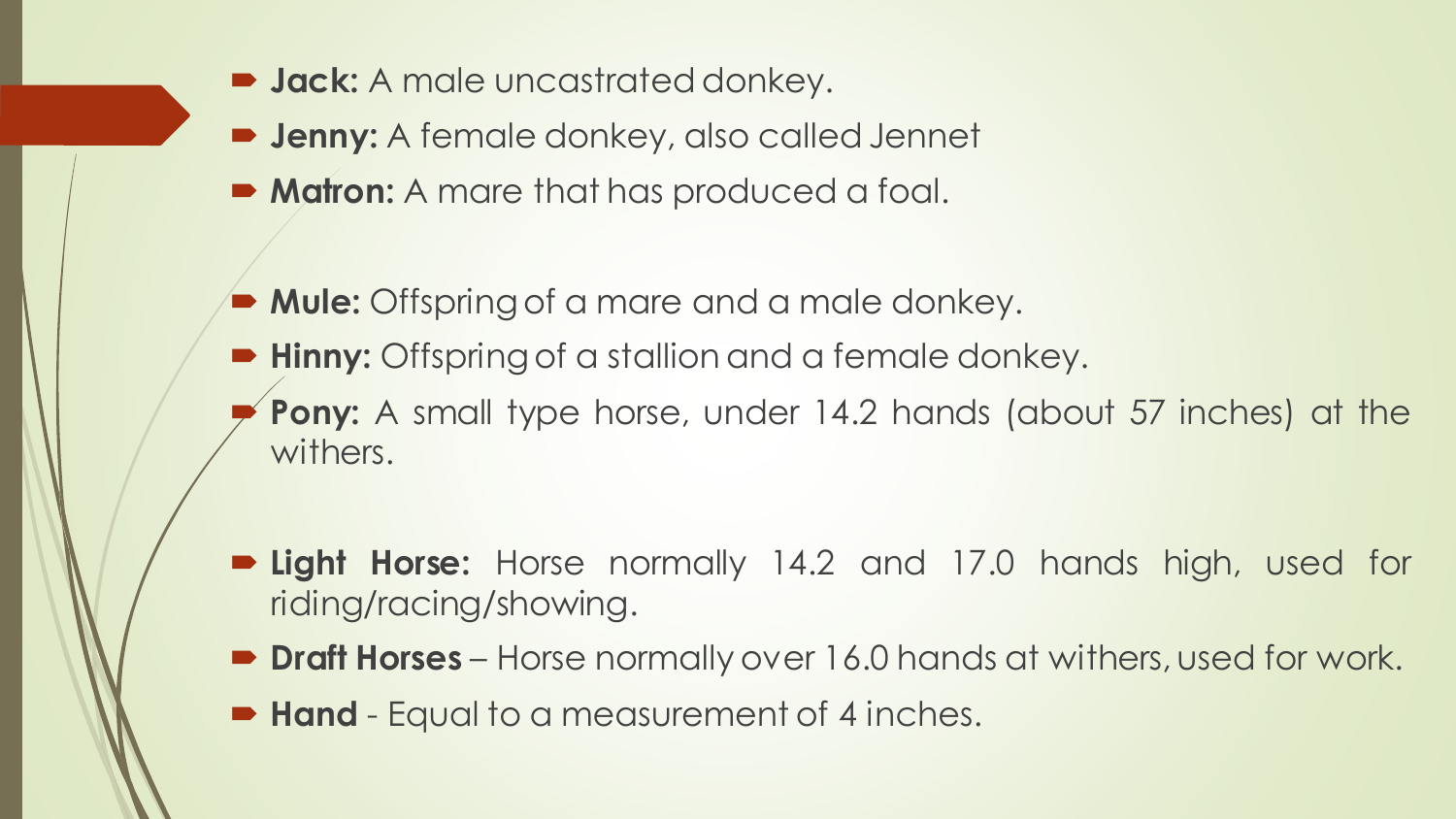### **POULTRY**

- **Hen: Adult female chicken.**
- **Cocks:** Adult male (uncastrated) chicken
	- **Chick:** Newborn chickens
- **Cockerels: Young male chickens**
- **Capon: Castrated male chicken.**
- **Pullet:** Young female chicken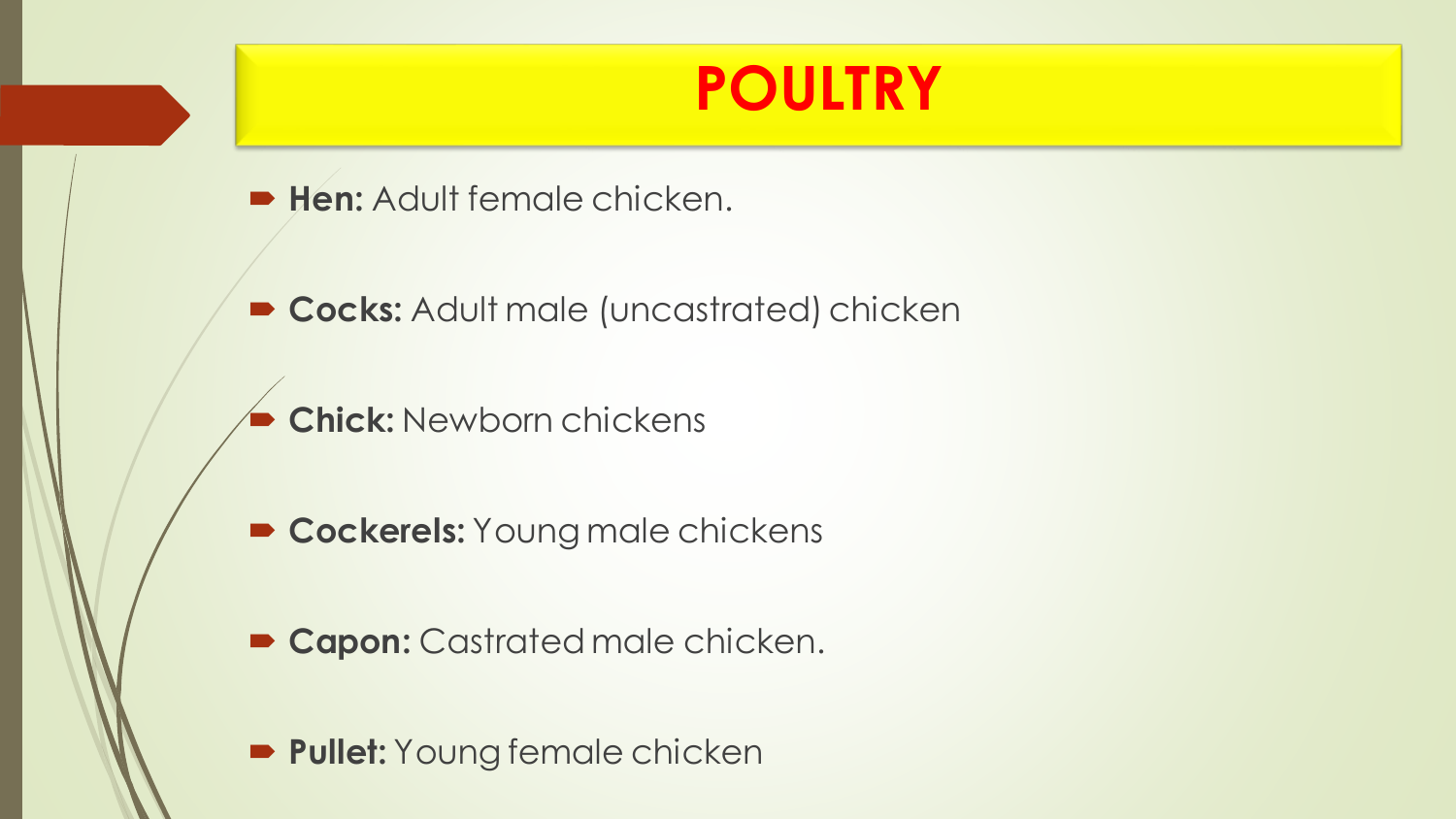**Broiler:** Young chickens raised for meat upto age of 6-8 weeks.

**Layers:** Chickens developed to produce large numbers of eggs.

**Roasters:** Mature chickens used for meat.

**Rooster:** Adult male (uncastrated) chicken having tendency to roost.

- **P Laying:** Act of parturition in chickens.
- **Flock:** A group of poultry birds.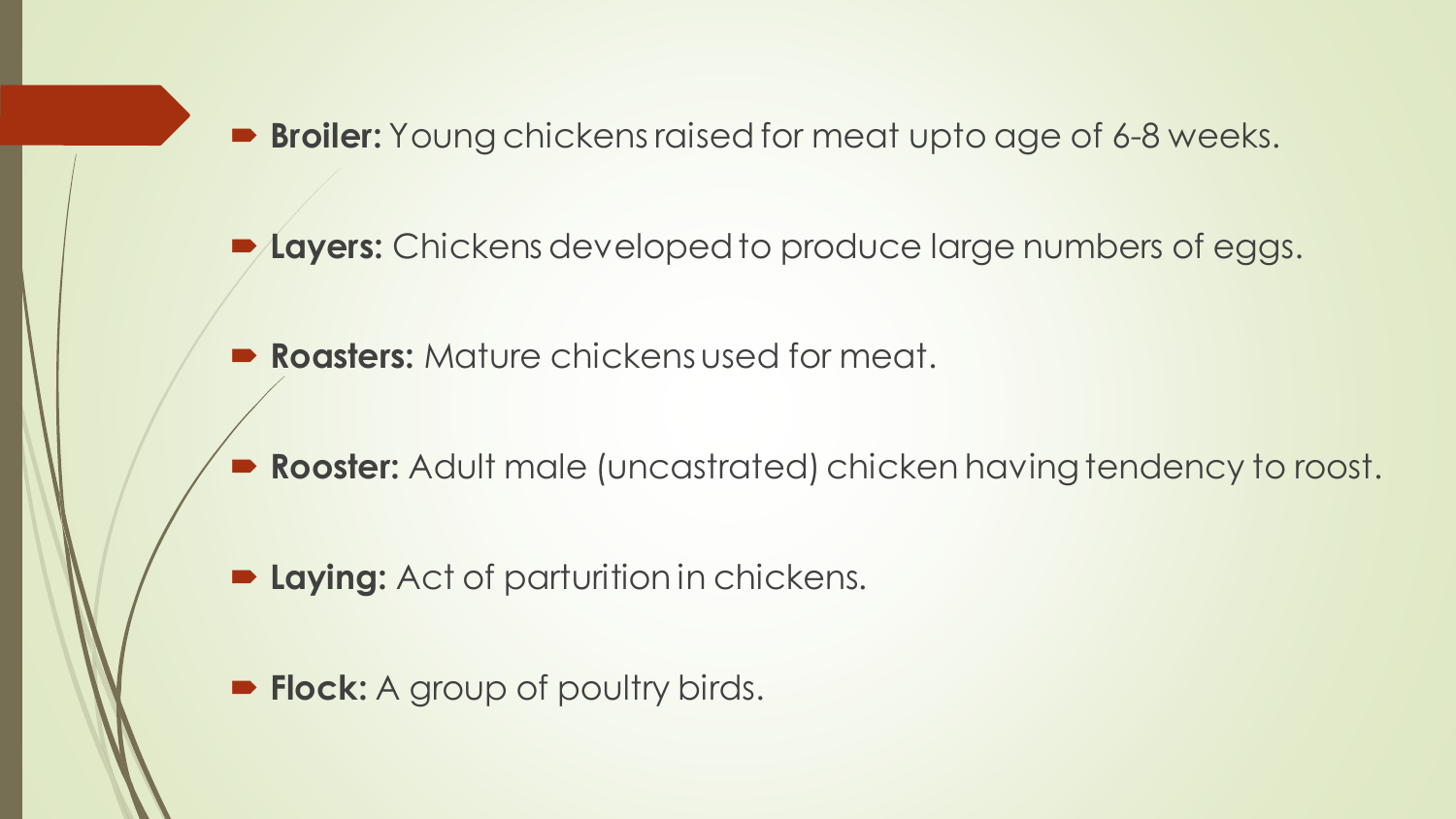# **SCIENTIFIC NAMES**

- *Bos indicus:* Indian humped cattle.
- *Bos Taurus:* Exotic polled cattle.
- *Bubalus bubalis:* Riverine buffaloes
- **Ovis aries:** Scientific name for sheep
- **Capra hircus:** Scientific name for goats
- *Sus scrofa:* European swine
- *Sus vittatus:* Indian swine
- *Equus caballus:* Scientific name for horses.
- *Gallus gallus:* Scientific Name for poultry.